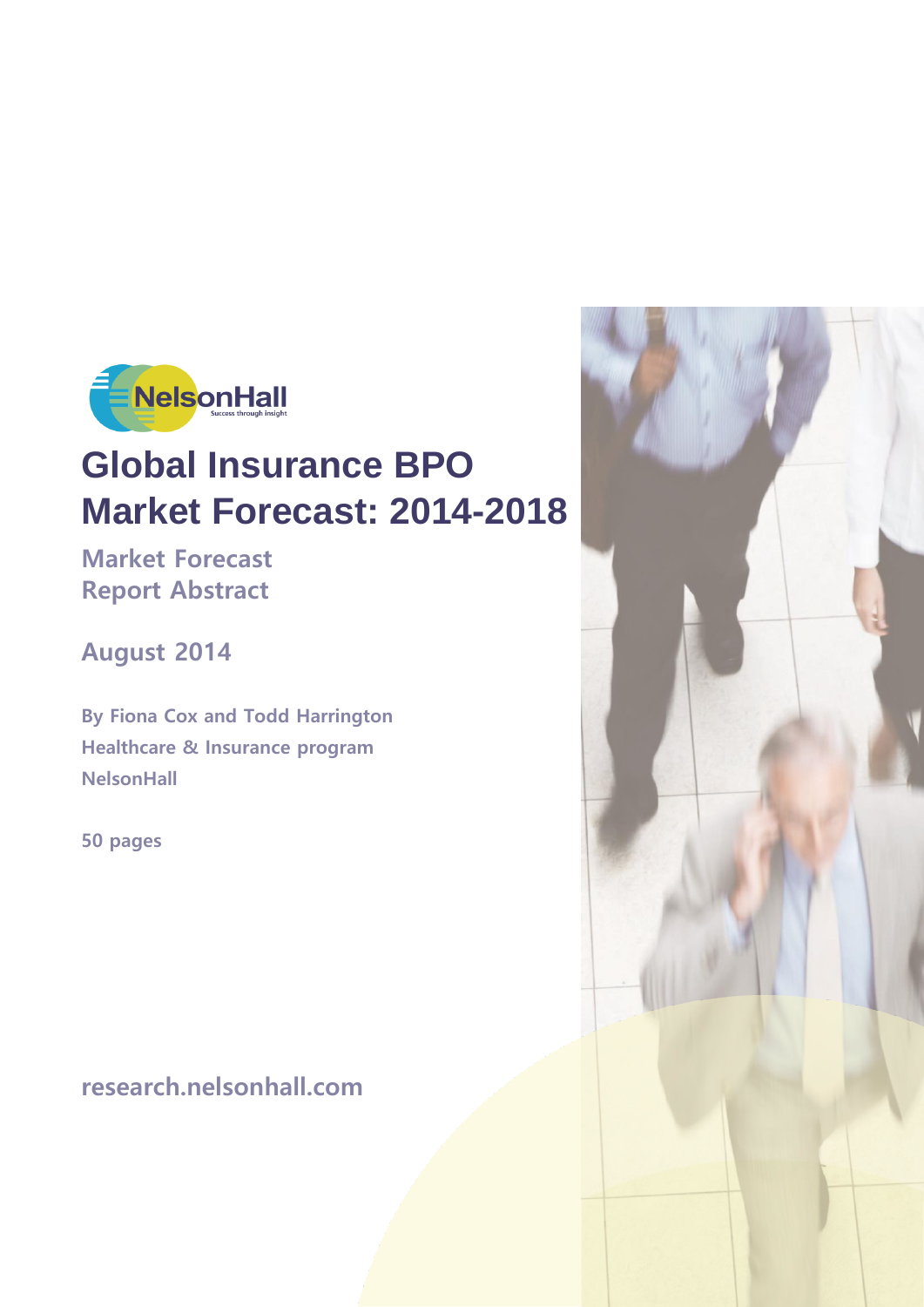



## **Who Is This Market Forecast For?**

NelsonHall's "Global Insurance BPO Market Forecast: 2014-2018" report is a comprehensive market forecast report designed for:

- Sourcing managers monitoring industry-specific BPO in the insurance sector and identifying vendor suitability for shortlists and RFPs
- Executives seeking assistance in identifying levels of insurance industryspecific BPO vendor presence by geography
- Vendor marketing, sales and business managers looking to benchmark themselves against their peers
- Financial analysts and investors specializing in the support services sector.

## **Scope of the Report**

The report provides a forecast for the global insurance industry-specific BPO market overall and by service line. It covers the following:

- The insurance industry-specific BPO market size for 2013 and the forecast for these markets through 2014 to 2018
- The insurance industry-specific BPO market size and forecast for North America, specifically covering the U.S. and Canada; EMEA, specifically covering U.K., France, Germany, and Italy; Asia Pacific and Latin America
- The insurance industry-specific BPO market size and forecast for life and annuities BPO, property and casualty BPO, health insurance BPO, and workers' compensation and personal injury BPO
- Identification of the leading vendors together with their revenues and market shares by geography.